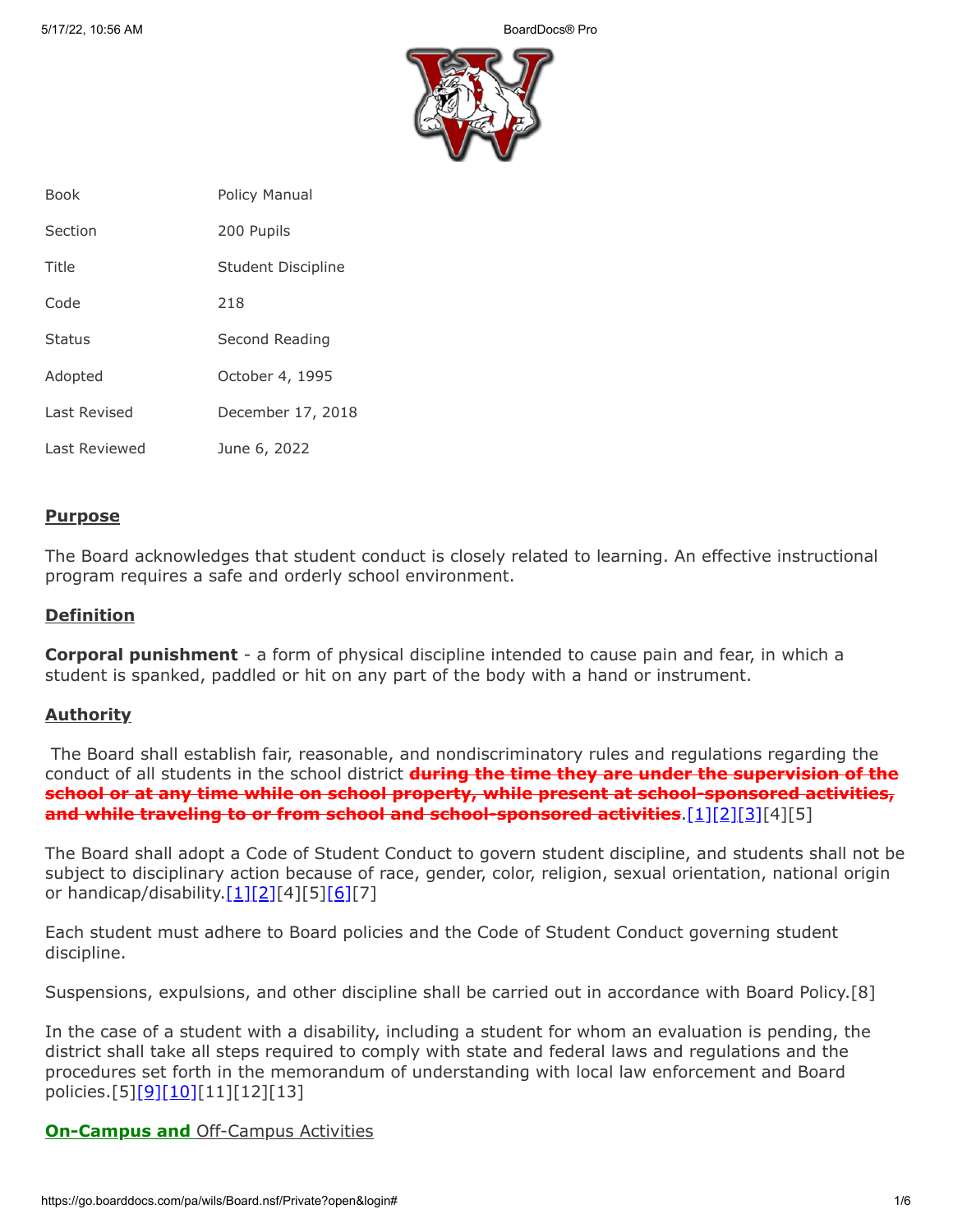This policy **and the Code of Student Conduct apply to the behavior of students at all times when students are "on campus," defined as being under the supervision of the school, on school property, present at school-sponsored activities, and when traveling to or from school and school-sponsored activities or at other times while riding in school-provided transportation. This policy and the Code of Student Conduct also apply to student behavior that occurs "off campus" at other times and places whenshall also apply to student conduct that occurs off school property and would otherwise violate the Code of Student Conduct in any of the following circumstances exist**:

- 1. **The conduct involves, threatens or makes more likely violence, use of force or other serious harm directed at students, staff or the school environment; The conduct occurs during the time the student is traveling to and from school or traveling to and from school-sponsored activities, whether or not via school district furnished transportation.**
- 2. **The conduct interferes with or threatens to interfere with the rights of students or** school staff or the safe and orderly operation of the schools and their programs; **The student is a member of an extracurricular activity and has been notified that particular off-campus conduct could result in exclusion from such activities.[14][15]**
- 3. **The conduct materially and substantially disrupts or interferes with the school environment or the educational process, such as school activities, school work, discipline, safety and order on school property or at school functions; Student expression or conduct materially and substantially disrupts the operations of the school, or the administration reasonably anticipates that the expression or conduct is likely to materially and substantially disrupt the operations of the school.**
- 4. **The proximity, timing or motive for the conduct in question or other factors pertaining to the conduct otherwise establish a direct connection to attendance at school, to the school community, or to a school-sponsored activity. This would include, for example, but not be limited to, conduct that would violate the Code of Student Conduct if it occurred in school that is committed in furtherance of a plan made or agreed to in school, or acts of vandalism directed at the property of school staff because of their status as school staff.The conduct has a direct nexus to attendance at school or a school-sponsored activity, for example, a transaction conducted outside of school pursuant to an agreement made in school, that would violate the Code of Student Conduct if conducted in school.**
- 5. The conduct involves the theft or vandalism of school property.

### **There is otherwise a nexus between the proximity or timing of the conduct in relation to the student's attendance at school or school-sponsored activities.**

# Code of Student Conduct

The rules and Code of Student Conduct shall require that:

- 1. Student responsibilities include regular school attendance, conscientious effort in classroom work and homework, and conformance to school rules and regulations. Most of all, students are responsible to share with the administration and faculty a responsibility to develop a climate within the school that is conducive to wholesome learning and living.
- 2. No student has the right to interfere with the education of fellow students. It is the responsibility of each student to respect the rights of teachers, students, administrators, and all others who are involved in the educational process.
- 3. Students should express their ideas and opinions in a respectful manner.
- 4. It is the responsibility of the students to conform to the following: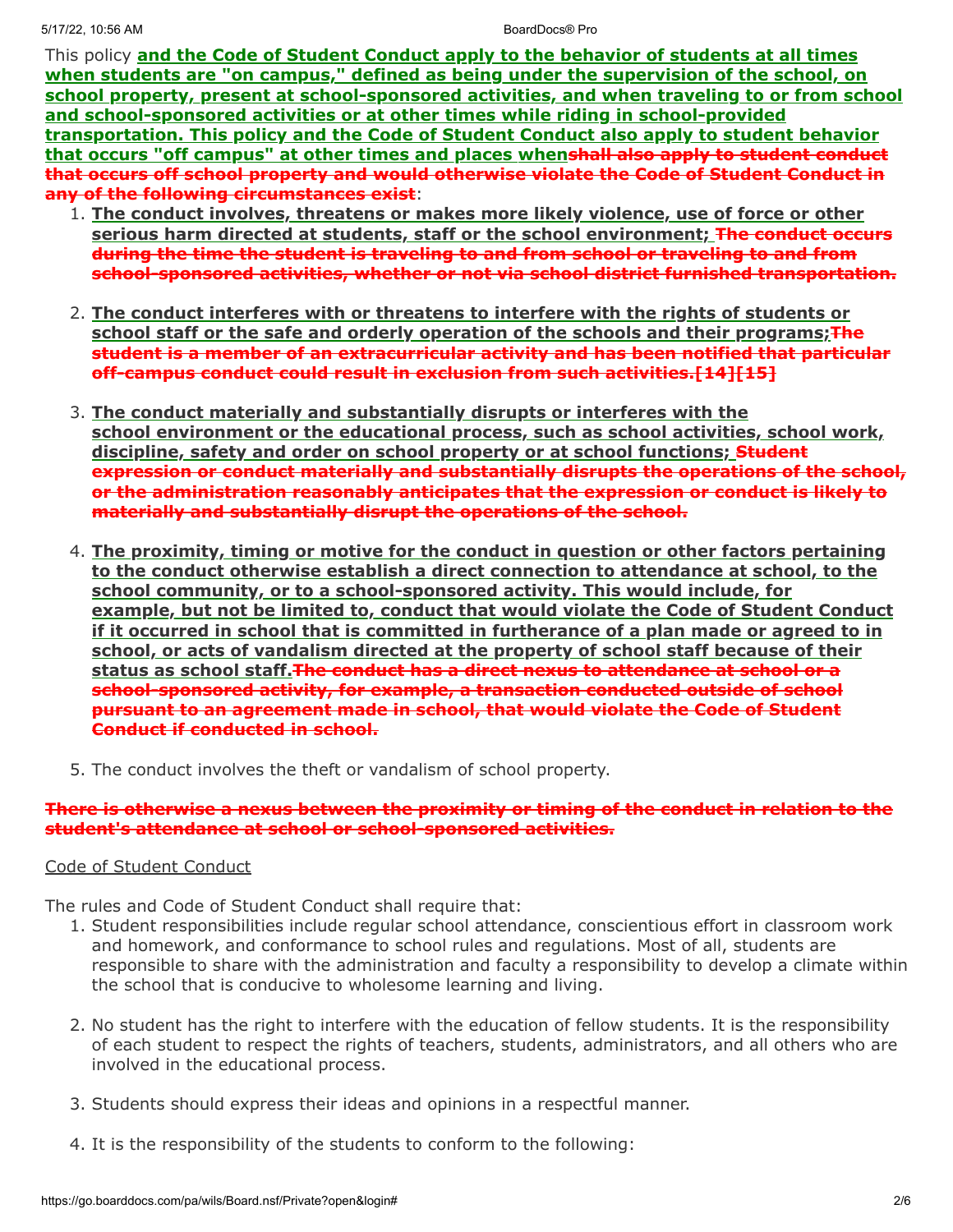- a. Be aware of all rules and regulations for student behavior and conduct themselves in accordance with them. Students should assume that, until a rule is waived, altered, or repealed in writing, it is in effect.
- b. Volunteer information in matters relating to the health, safety, and welfare of the school community and the protection of school property.
- c. Dress and groom to meet standards of safety and health, and not to cause substantial disruption to the educational processes.
- d. Assist the school staff in operating a safe school for the students enrolled therein.
- e. Comply with Commonwealth and local laws.
- f. Exercise proper care when using public facilities and equipment.
- g. Attend school daily and be on time at all classes and other school functions.
- h. Make up work when absent from school.
- i. Pursue and attempt to complete satisfactorily the courses of study prescribed by local school authorities.
- j. Report accurately in student media.
- k. Refrain from using obscene language in student media or on school premises.

Any student disciplined by an employee of this Board shall have the right to notice of the infraction and a hearing before the building principal prior to being disciplined, and may appeal the determination thereof to the Superintendent.

# **Delegation of Responsibility**

The Superintendent or designee shall ensure that reasonable rules and necessary regulations **are developed to** carr**iesy** out the purposes of this policy.

The Superintendent or designee shall designate sanctions for the infractions of rules which shall: 1. Relate in kind and degree to the infraction.

- 2. Help the student learn to accept responsibility for his/her actions.
- 3. Be directed, where possible, to ameliorating any harm which may have been caused by the student's misconduct.
- 4. Hold parents/guardians accountable for the actions of their sons or daughters or wards.

The Superintendent or designee shall publish and provide to all students, staff, parents/guardians the rules of this district regarding the Code of Student Conduct, the sanctions which may be imposed for breach of those rules, and a listing of students' rights and responsibilities. The Code of Student Conduct shall be adopted by the Board. A copy of such shall be made available in each school library and school office **and on the district's website**[.\[1\]\[](http://pacodeandbulletin.gov/Display/pacode?file=/secure/pacode/data/022/chapter12/s12.3.html&d=reduce)7]

The Superintendent or designee shall report to the Board the methods of discipline imposed by this district and the incidence of student misconduct in such degree of specificity as shall be required by the Board.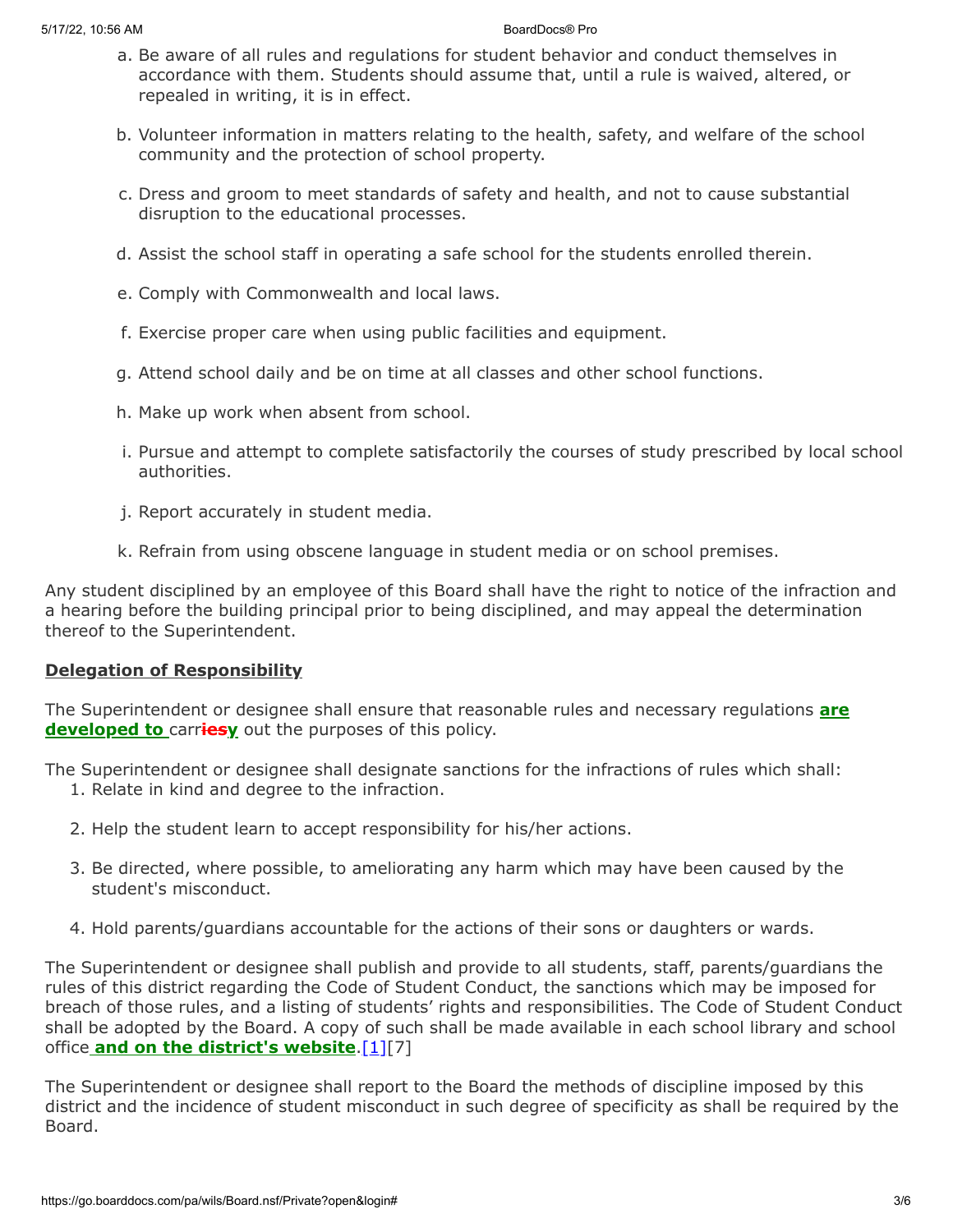The building principal shall have the authority to assign discipline to students, subject to **Board policies, administrativethe rules and** regulations**, of the Superintendent** and to the student's due process right to notice, hearing, and appeal. $[16][17]$  $[16][17]$ 

Teaching staff members and other employees of this Board having authority over students shall have the authority to take such reasonable actions as may be necessary to control the disorderly conduct of students in all situations and in all places where such students are within the jurisdiction of this Board and when such conduct interferes with the educational program of the schools or threatens the health and safety of others**, in accordance with Board policy, administrative regulations, the Code of Student Conduct, and school rules**[.\[16\]](http://www.legis.state.pa.us/cfdocs/legis/LI/uconsCheck.cfm?txtType=HTM&yr=1949&sessInd=0&smthLwInd=0&act=14&chpt=13&sctn=17&subsctn=0)

# **Guidelines**

# Specific Forms of Discipline

# *Corporal Punishment -*

The Board prohibits the use of corporal punishment to discipline students for violations of district policies, rules or regulations. $[18]$ 

Reasonable force may be used by teachers and school authorities under any of the following circumstances: to quell a disturbance, obtain possession of weapons or other dangerous objects, for the purpose of self-defense, and for the protection of persons or property. $[18]$ 

### *Detention -*

Students may be assigned a detention for various school violations on a day and time determined by the principal with notification to the parents/guardians. Students are required to be involved in work or study activities during this time.

Saturday morning detention may be assigned to those students who are chronic offenders and fail to meet discipline responsibilities.

*In-School Suspension Instructional Class -*

In-school suspension may be assigned for various school violations. The setting will provide a very strict, controlled, and quiet learning atmosphere for the duration of a student's suspension. Students cannot be involved in extracurricular activities as a spectator or participant on days when they are in suspension.

# Referral to Law Enforcement and Reporting Requirements

For reporting purposes, the term **incident** shall mean an instance involving an act of violence; the possession of a weapon; the possession, use, or sale of a controlled substance or drug paraphernalia as defined in the Pennsylvania Controlled Substance, Drug, Device and Cosmetic Act; the possession, use, or sale of alcohol or tobacco; or conduct that constitutes an offense listed under the Safe Schools Act. [\[19\]](http://pacodeandbulletin.gov/Display/pacode?file=/secure/pacode/data/022/chapter10/s10.2.html&d=reduce)[\[20\]](http://www.legis.state.pa.us/cfdocs/legis/LI/uconsCheck.cfm?txtType=HTM&yr=1949&sessInd=0&smthLwInd=0&act=14&chpt=13A&sctn=3&subsctn=0)[\[21\]](http://www.legis.state.pa.us/cfdocs/legis/LI/uconsCheck.cfm?txtType=HTM&yr=1972&sessInd=0&smthLwInd=0&act=64&chpt=0&sctn=2&subsctn=0)

The Superintendent or designee shall immediately report to the local police department that has jurisdiction when an offense listed in section 1303-A(b) (4.1) of the Safe Schools Act occurs on school property, at any school-sponsored activity or on a conveyance providing transportation to or from a school or school-sponsored activity, in accordance with state law and regulations, the procedures set forth in the memorandum of understanding with local law enforcement, and Board policies.[13[\]\[19\]](http://pacodeandbulletin.gov/Display/pacode?file=/secure/pacode/data/022/chapter10/s10.2.html&d=reduce)[\[20\]](http://www.legis.state.pa.us/cfdocs/legis/LI/uconsCheck.cfm?txtType=HTM&yr=1949&sessInd=0&smthLwInd=0&act=14&chpt=13A&sctn=3&subsctn=0) [\[22\]](http://pacodeandbulletin.gov/Display/pacode?file=/secure/pacode/data/022/chapter10/s10.21.html&d=reduce)[\[23\]](http://pacodeandbulletin.gov/Display/pacode?file=/secure/pacode/data/022/chapter10/s10.22.html&d=reduce)[\[24\]](http://www.legis.state.pa.us/cfdocs/legis/LI/uconsCheck.cfm?txtType=HTM&yr=1949&sessInd=0&smthLwInd=0&act=14&chpt=13A&sctn=2&subsctn=1)

The Superintendent or designee may report to the local police department that has jurisdiction when an offense listed in section 1303-A(b) (4.2) of the Safe Schools Act occurs on school property, at any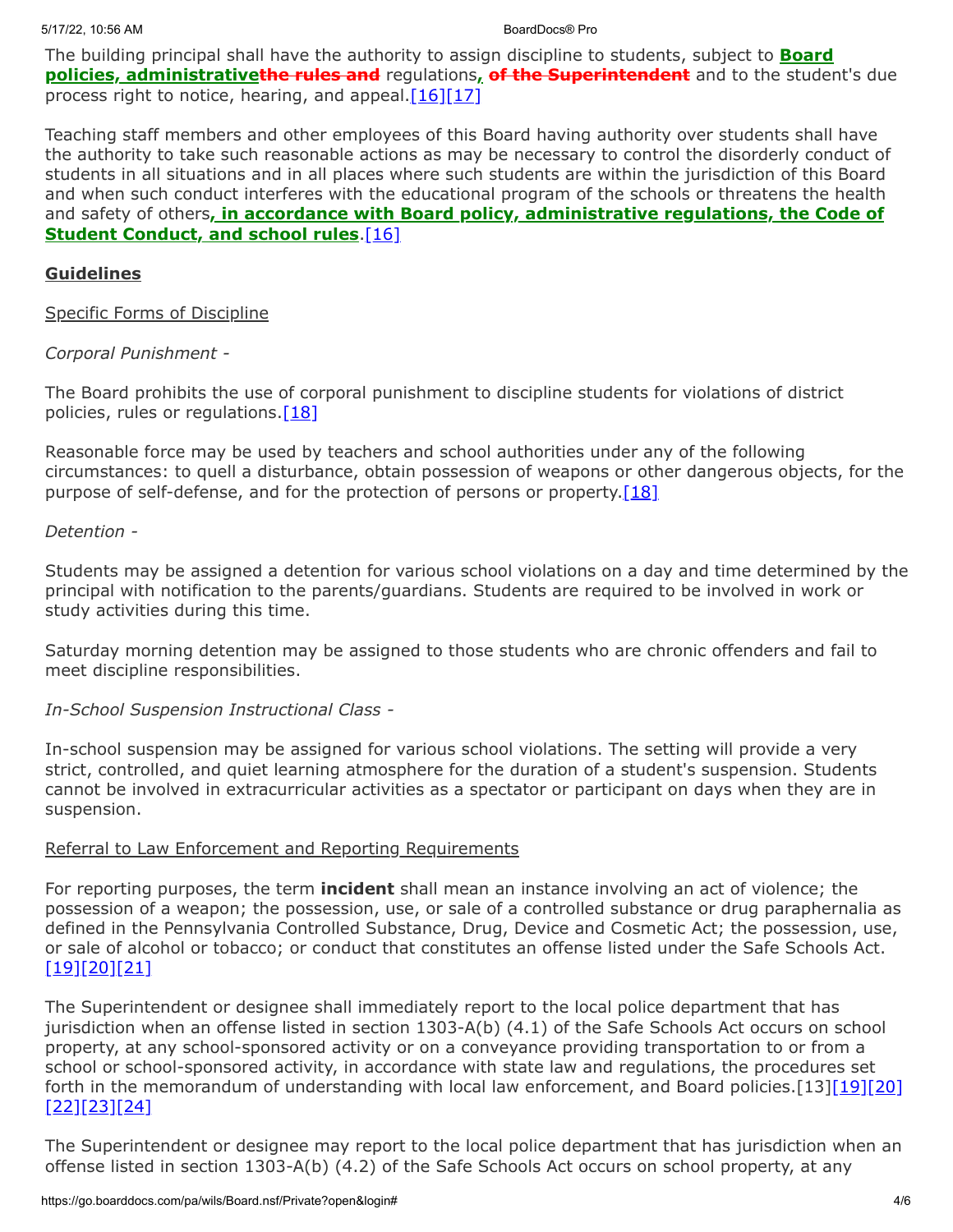### 5/17/22, 10:56 AM BoardDocs® Pro

school-sponsored activity or on a conveyance providing transportation to or from a school or schoolsponsored activity, in accordance with state law and regulations, the procedures set forth in the memorandum of understanding with local law enforcement, and Board policies.

The Superintendent or designee shall notify the parent/guardian of any student directly involved in an incident as a victim or suspect immediately, as soon as practicable. The Superintendent or designee shall inform the parent/guardian whether or not the local police department that has jurisdiction over the school property has been or may be notified of the incident. The Superintendent or designee shall document attempts made to reach the parent/guardian. $[13][19][25]$  $[13][19][25]$  $[13][19][25]$ 

In accordance with state law, the Superintendent shall annually, by July 31, report all new incidents to the Office for Safe Schools on the required form. $[13][20][26][27][28][29]$  $[13][20][26][27][28][29]$  $[13][20][26][27][28][29]$ 

**When a student's behavior indicates a threat to the safety of the student, other students, school employees, school facilities, the community or others, district staff shall report the student to the threat assessment team, in accordance with applicable law and Board policy. [24 P.S. 1302-E][Pol. 236.1]**